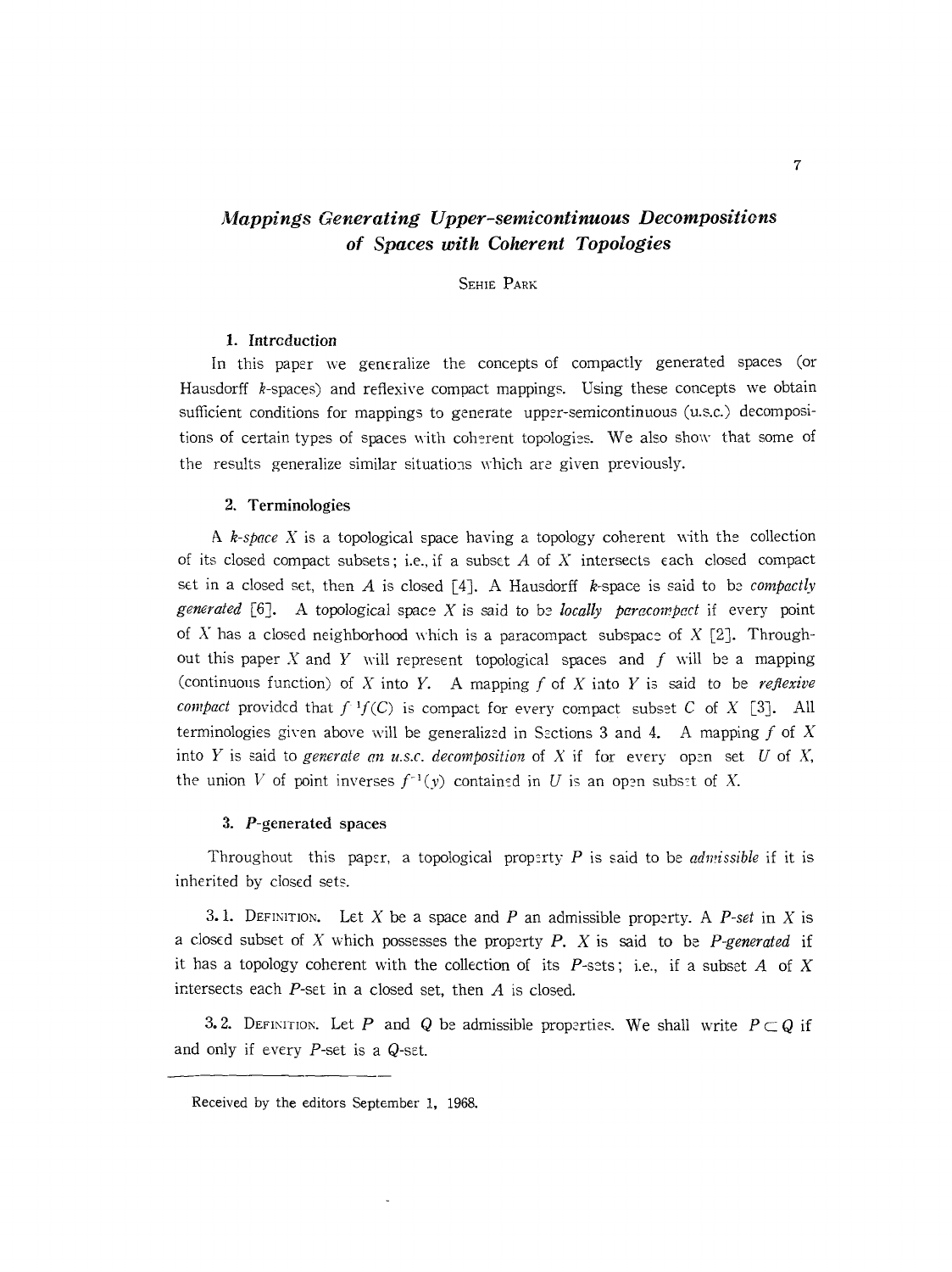For instance, let P and *Q* be the compactness and the paracompactness, respectively. Then  $P \subset Q$  in a Hausdorff space.

3.3. DEFINITION. A neighborhood which is a P-set will be called *P-neighborhood.* A space X is said to be *locally P* provided that every point of X has a *P-neighbor*hood.

It is obvious that if  $P \subset Q$  and X is locally *P*, then X is locally *Q*.

3.4. PROPOSITION. *A locally P-space is P-generated.*

*Proof.* Let *B* be a non-closed subset of *X* and suppose  $x$  is an accumulation point of B which does not belong to B. Since X is locally P there is a P-neighborhood U of *x* and the intersection  $B \cap U$  is not closed because *x* is an accumulation point but not a member of  $B \cap V$ .

3.5. COROLLARY. *A locally compact Hausdorff space is compactly generated* [4J.

**3.6.** Proposition. If a space X is P-generated and  $P \subset Q$ , then X is Q-generated.

*Proof.* Let *B* be a non-closed subset of *X*. If *X* is *P*-generated there is a *P*-set *V* of *X* such that  $V \cap B$  is not closed. Since  $P \subset Q$ , *V* is also *Q*-set.

We can define an analogue to compactly generated spaces.

3. 7. DEFINITION. *A paracompactly generated space* is a Hausdorff space having a topology coherent with the collection of its closed paracompact subsets.

From Propositions 3.4 and 3. 6 we obtain

3.8. COROLLARY. *A Hausdorff space which is either locally paracompact or compactly generated is paracompactly generated.*

It is established that a Hausdorff space which satisfies one of the following conditions is compactly generated.

(a) locally compact [4]

(b) the first axiom of countability  $[4]$ 

Cc) product of a compactly generated space and a locally compact Hausdorff space  $[1, 6]$ 

Hence, from the latter part of Corollary 3.8, we obtain

3.9. COROLLARY. *A Hausdorff space u'hich satiSfies one of the conditions (a), (b) and (c) is paracompactly generated.*

In summary we have

compact  $\implies$  locally compact  $\implies$  compactly generated paracompact  $\implies$  locally paracompact  $\implies$  paracompactly generated JL  $normal \implies \text{complex} \implies \text{Hausdorff}$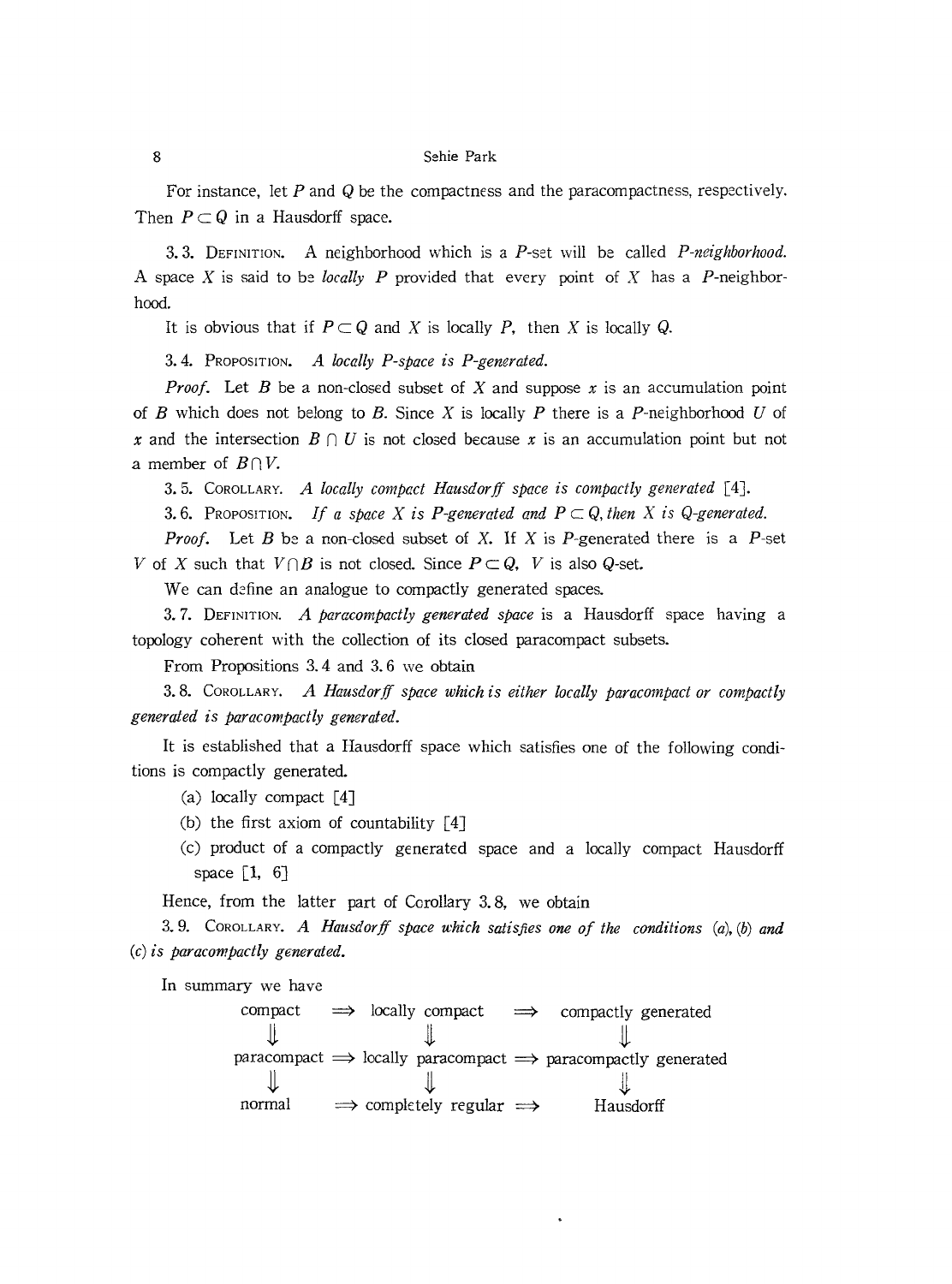Especially, the following example in  $[1]$  which shows the product of two compactly generated spaces need not be a compactly generated space serves as a paracompactly generated space which is not compactly generated.

3. 10. EXAMPLE. Let  $X$  be the dual space of an infinite dimensional Fréchet space with the compact-open topology is compactly generated space which is not locally compact.  $F = C(X, [0, 1])$  with the compact-open topology is metrizable. However  $X \times F$  is not compactly generated. It follows from [5, Prop. 4] that  $X \times F$  is paracompact which implies it is paracompactly generated.

#### 4. Reflexive  $P$ -mappings

4. 1. DEFINITION. Let  $f$  be a mapping of  $X$  into  $Y$ .  $f$  is called a *reflexive*  $P$ -mapping provided that  $f^{-1}f(P)$  is a *P*-set for every *P*-set *P* of *X*.

With the above definition we obtain a sufficient condition for mappings to generate u.s.c. decompositions of P-generated spaces.

4.2. THEORD1. *Let* X *be* c *P-generated space and f a mapping of* X *into* Y. *If f is* a *reflexive P-mcpping then f generates an upper-semicontinuous decomposition of* X.

This is a generalization of [3, Theorem 1] and the following proof is a slight modification of that in [3J.

*Proof.* Let U be an open set in X containing a point inverse and V the union of the point inverses contained in U. We show that  $\bar{u}-V$  is closed in X which in turn implies V is open in X and consequently f generates an u.s.c. decomposition. Let P be a P-set in X such that  $H = (\overline{U} - V) \cap P \neq \emptyset$ . For each point *x* in H,  $f^{-1}f(x) \cap (X-U)$  $\neq \phi$ . Thus we obtain

$$
f^{-1}f(H) \cap (X-U) = f^{-1}f(P \cap \overline{U}) \cap (X-U). \tag{1}
$$

The right member is a  $P$ -set so is the left member. Denoting the set in  $(1)$  above by  $M$  we obtain

$$
f^{-1}f(M)\cap \overline{U}=f^{-1}f(P\cap \overline{U})\cap (\overline{U}-V).
$$

The left member is a P-set so is the right member. The set  $P \cap (\overline{U} - V)$  is closed for it is the intersection of the *P*-sets *P* and  $f^{-1}f(P \cap \overline{U}) \cap (\overline{U} - V)$ . Thus *X* being *P*-generated implies  $\overline{U} - V$  is a closed subset of X.

Since the closedness is admissible and every closed mapping is reflexive closed, we obtain

4.3. COROLLARY. Let  $f$  be a mapping of  $X$  *into*  $Y$ . If  $f$  *is* closed then  $f$  generates *.an upper-semicontinuous decomposition of* x.